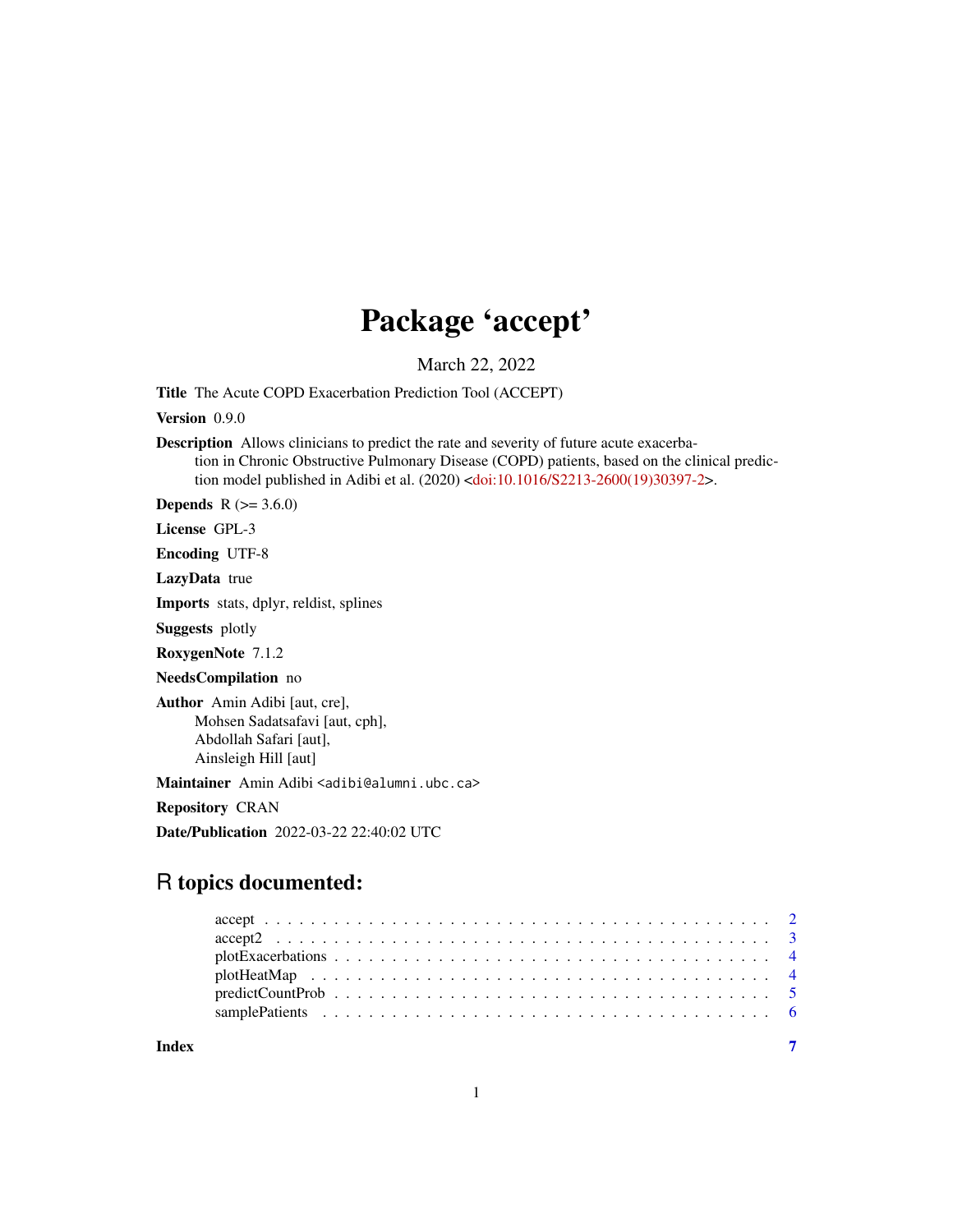<span id="page-1-0"></span>

#### Description

Predicts COPD exacerbation rate by severity level based on Acute COPD Exacerbation Tool (AC-CEPT)

#### Usage

```
accept(
 patientData,
 random_sampling_N = 100,
 lastYrExacCol = "LastYrExacCount",
  lastYrSevExacCol = "LastYrSevExacCount",
  ...
)
```
#### Arguments

| patientData       | patient data matrix. Can have one or many patients in it  |
|-------------------|-----------------------------------------------------------|
| random_sampling_N |                                                           |
|                   | number of random sampling. Default is 100.                |
| lastYrExacCol     | the column specifying last year all exacerbation count    |
| lastYrSevExacCol  |                                                           |
|                   | the column specifying last year severe exacerbation count |
|                   | for backward compatibility                                |

#### Value

patientData with prediction

#### Examples

results <- accept(samplePatients)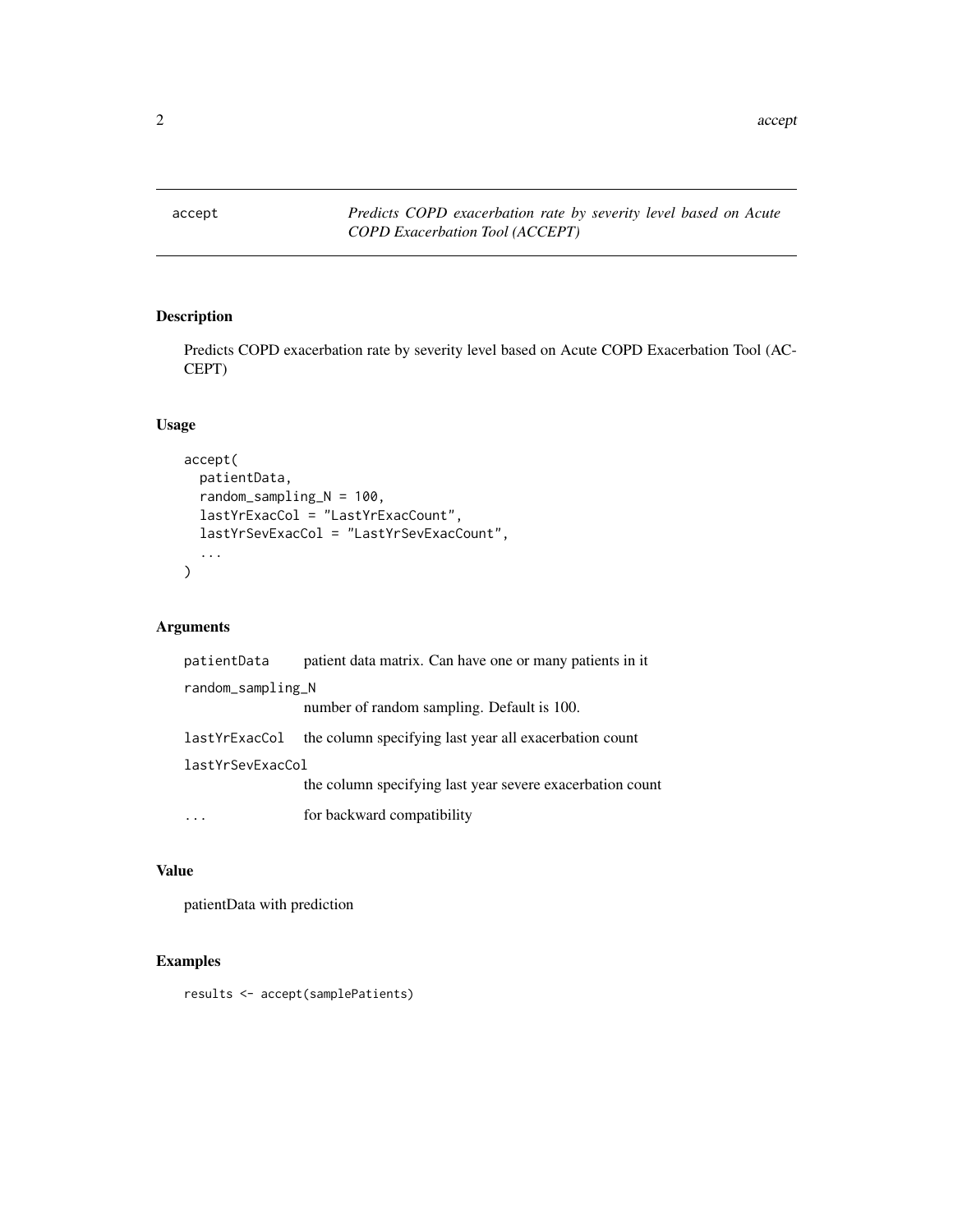<span id="page-2-0"></span>accept2 *Predicts COPD exacerbation rate by severity level based on the updated accept2 model, which improves accuracy in patients without an exacerbation history.*

#### Description

Predicts COPD exacerbation rate by severity level based on the updated accept2 model, which improves accuracy in patients without an exacerbation history.

#### Usage

```
accept2(
 patientData,
  random_sampling_N = 100,
  lastYrExacCol = "LastYrExacCount",
  lastYrSevExacCol = "LastYrSevExacCount",
 KeepSGRQ = TRUE,
 KeepMeds = TRUE,
  ...
\mathcal{L}
```
#### Arguments

| patientData       | patient data matrix. Can have one or many patients in it                                           |
|-------------------|----------------------------------------------------------------------------------------------------|
| random_sampling_N |                                                                                                    |
|                   | number of random sampling. Default is 100.                                                         |
| lastYrExacCol     | the column specifying last year all exacerbation count                                             |
| lastYrSevExacCol  |                                                                                                    |
|                   | the column specifying last year severe exacerbation count                                          |
| KeepSGRO          | default is TRUE. If set to false, the reduced model without SGRO will be used.                     |
| KeepMeds          | default is TRUE. If set to false, the reduced model without medication predictors<br>will be used. |
| .                 | for backward compatibility                                                                         |

#### Value

patientData with prediction

#### Examples

results <- accept2(samplePatients)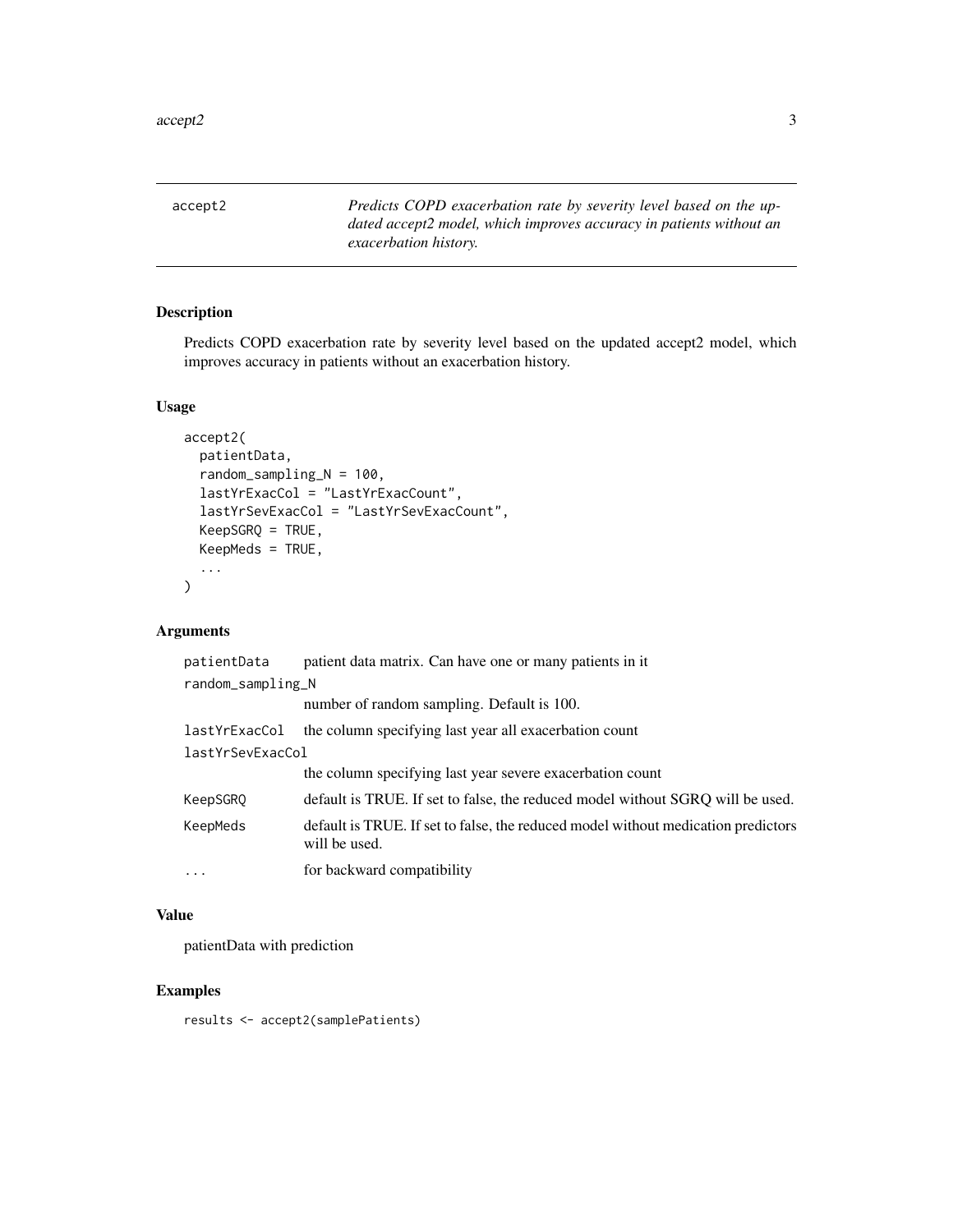<span id="page-3-0"></span>

#### Description

Creates bar graph comparing no treatment with azithromycin treatment

#### Usage

```
plotExacerbations(
 patientResults,
  type = "rate",interval = "PI",colors = c("#007bff", "rgb(204,204,204)")
\mathcal{L}
```
#### Arguments

|          | patientResults patient results vector, produced by accept.                                                        |
|----------|-------------------------------------------------------------------------------------------------------------------|
| type     | string: either "probability" or "rate"                                                                            |
| interval | string: either "CI" or "PI" $PI =$ Predicted Interval CI = Confidence Interval                                    |
| colors   | vector: a vector of colors to be used in the graph must be length 2 can use<br>hexadecimal, rgb, or R color codes |

#### Value

a bar graph

#### Examples

```
results <- accept(samplePatients[1,])
plotExacerbations(results)
```

| plotHeatMap | Creates heatmap of number of exacerbations |
|-------------|--------------------------------------------|
|-------------|--------------------------------------------|

#### Description

Creates heatmap of number of exacerbations

#### Usage

```
plotHeatMap(patientResults, n = 10, shortened = TRUE)
```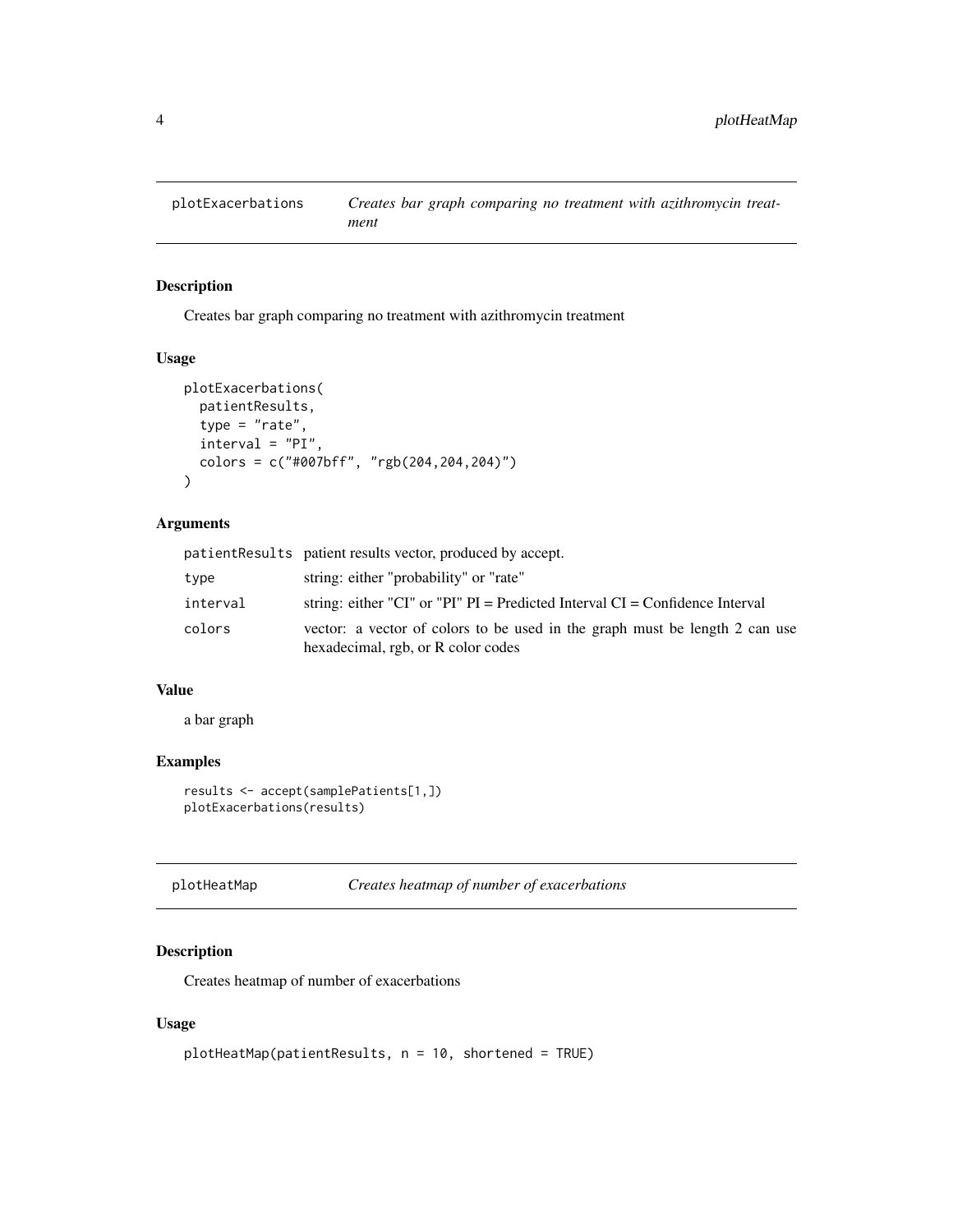#### <span id="page-4-0"></span>predictCountProb 5

#### Arguments

|           | patient Results patient results vector, produced by accept. |
|-----------|-------------------------------------------------------------|
| n         | how many exacerbations to consider                          |
| shortened | boolean                                                     |

#### Value

a heatmap

#### Examples

```
results <- accept(samplePatients[1,])
plotHeatMap(results)
```
predictCountProb *Predicts probability of observing n exacerbations in the next year*

#### Description

Predicts probability of observing n exacerbations in the next year

#### Usage

```
predictCountProb(patientResults, n = 10, shortened = TRUE)
```
#### Arguments

|           | patient Results patient results vector, produced by accept.                    |
|-----------|--------------------------------------------------------------------------------|
|           | how many exacerbations                                                         |
| shortened | boolean: Shortened results groups into $0, 1, 2$ , and 3 or more exacerbations |

#### Value

a matrix of probabilities with the number of exacerbations as rows and number of severe exacerbations as columns

#### Examples

```
results <- accept(samplePatients[1,])
predictCountProb (results)
```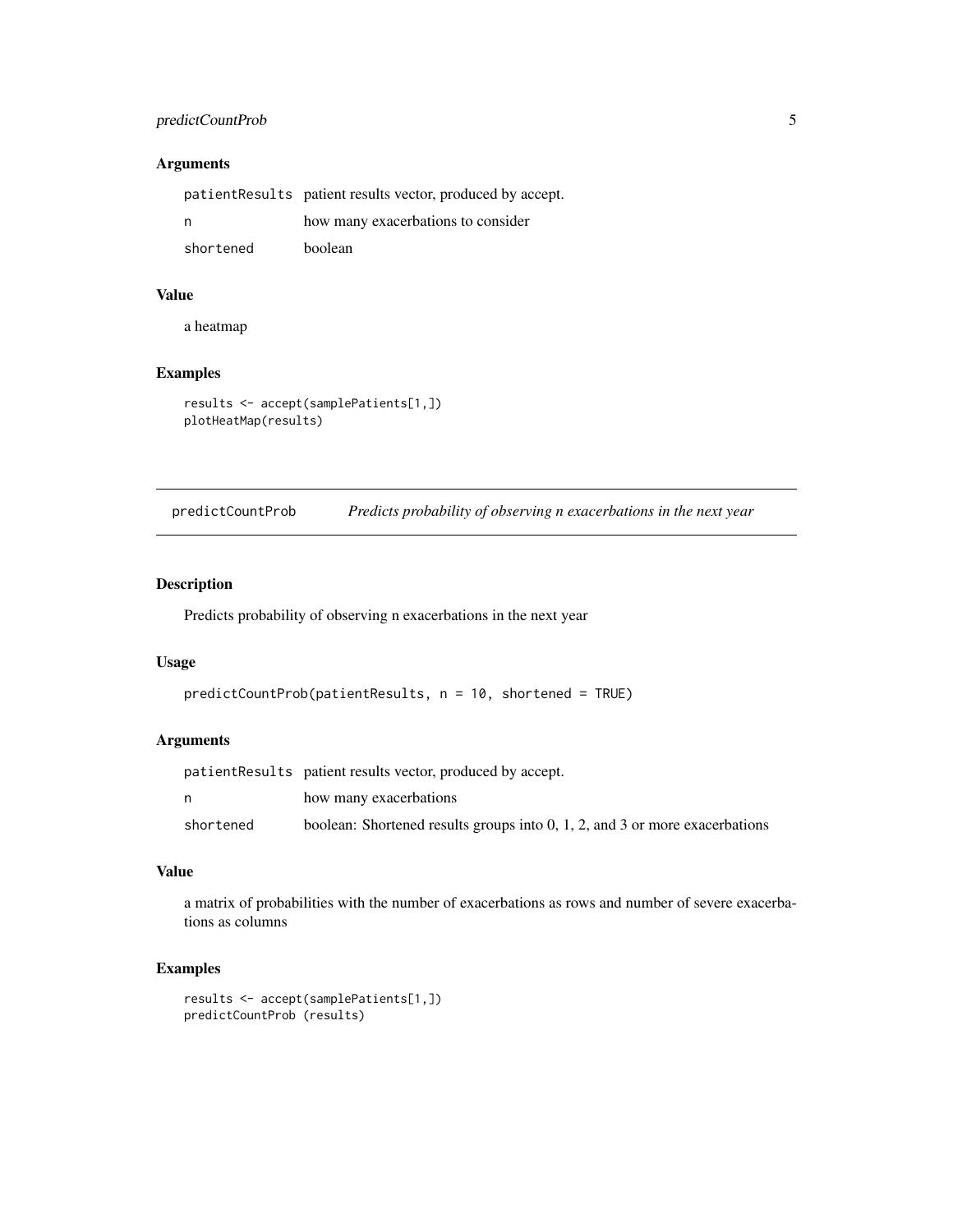<span id="page-5-0"></span>

#### Description

A dataset containing sample patient characteristics to run the prediction model variables are as follows:

#### Format

A data frame with 2 rows and 19 variables

#### Details

- ID. A unique character string identifying a patients
- male. whether the patient is male  $(0,1)$
- age. the age of the patient (40–90)
- smoker. whether the patient is currently a smoker  $(0,1)$
- oxygen. whether the patient has had supplemental oxygen therapy within the past year (0,1)
- FEV1. forced expiratory volume in 1 second in  $L(0-5)$
- BMI. body mass index (10–60)
- SGRQ. St. George's Respiratory Questionnaire score (0–100)
- statin. whether the patient is taking statins due to cardiovascular conditions  $(0,1)$
- LAMA. whether the patient is on long acting muscarinic antagonist (0,1)
- LABA. whether the patient is on long acting beta agonist  $(0,1)$
- ICS. whether the patient is on inhaled corticosteroids  $(0,1)$
- randomizedLAMA. whether the patient was randomized to receivelong acting muscarinic antagonist. Should be 0 for prediction.(0,1)
- randomizedLABA. whether the patient was randomized to receive on long acting beta agonist. Should be 0 for prediction (0,1)
- randomizedICS. whether the patient was randomized to receive on inhaled corticosteroids. Should be 0 for prediction (0,1)
- randomizedAzithromycin. whether the patient was was randomized to receive long-term azithromycin therapy. Should be 0 for prediction  $(0,1)$